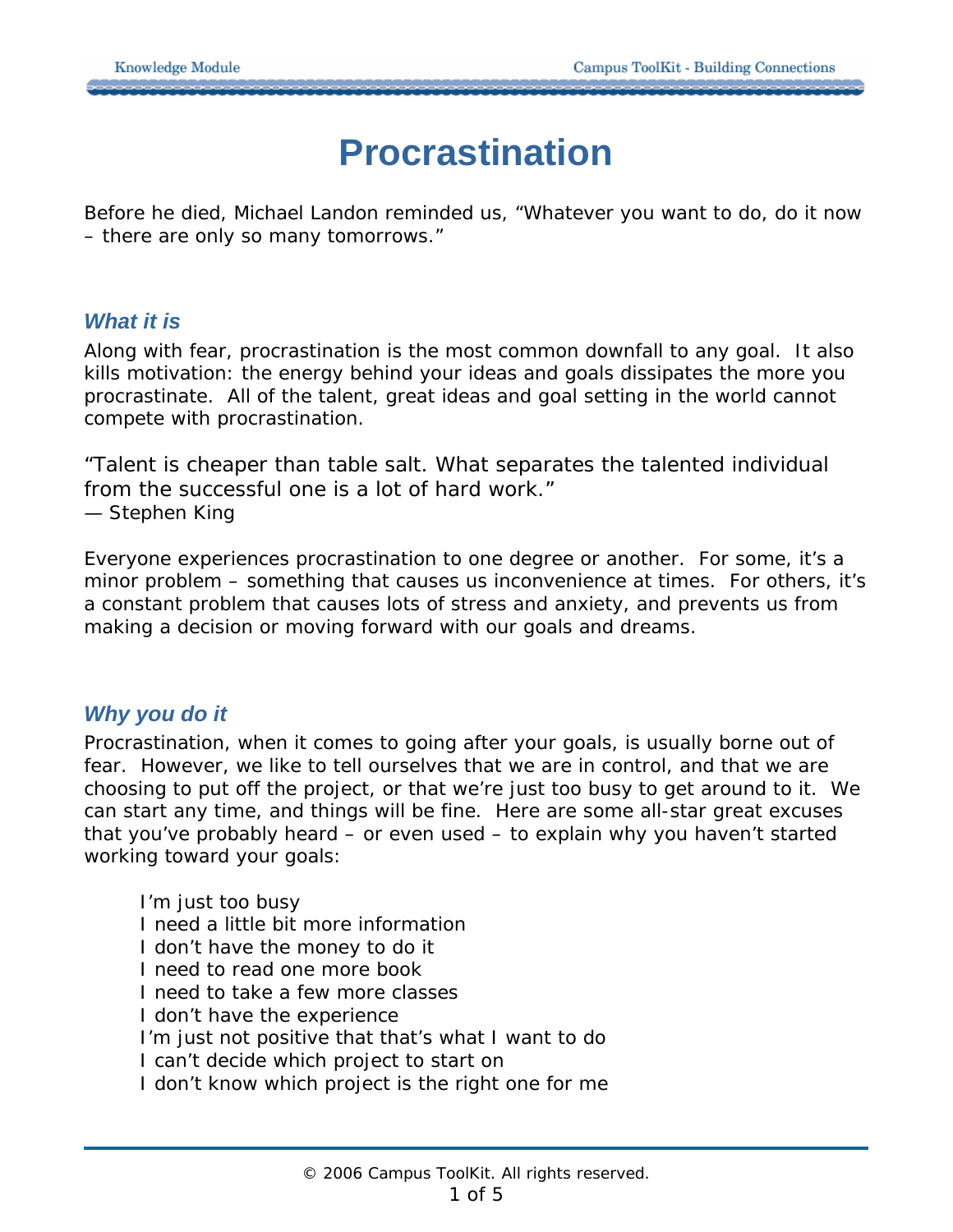But the fact is that we often have negative feelings about the task that we don't readily want to see or admit to. If you have negative feelings, you will always tend to put off or delay.

Here are some common reasons for procrastination and negative feelings:

1. The project seems too big. When things are too big, we don't know where to start – so we don't! We also feel overwhelmed because the project requires large blocks of time, which aren't always available.

The truth is that large blocks of time are hardly ever available. It's better to start small than not to start at all. If you're feeling unsure about where to start, try mind mapping or creating an outline. This is often just enough to get you over that "too big" feeling.

2. Fear of Failure. Ding ding! This is the most common reason for procrastination. After all, the safest way not to fail is not to try. Nobody wants to make mistakes, so we often feel afraid to start toward our goals for fear of being wrong or failing.

Reassure yourself that you can figure it out – that you can handle it! Try listing the reasons you think your goal might not work – usually this highlights the silliness of any further delay. If you have a real concern, ask for help!

Remember – the best way to learn something new is by doing it.

3. Perfectionism. When you put undue pressures on yourself to be perfect, it can make a new task overwhelming.

Often, just getting a start alleviates these tendencies. No one expects you to be perfect, and neither should you! What's most important is that you make a start toward your goals.

4. Difficult or unpleasant tasks When part of achieving your goal is difficult or you don't like the task, you will always tend to put it off.

Tell yourself it won't be that bad, and remind yourself of your goal, and what you'll get for finishing the donkey work or stuff you don't like so much.

5. Simple habit. Sometimes procrastination is just a behavioral habit you are in. This happens when you respond to what is urgent, or to what seems easiest, instead of what is really important.